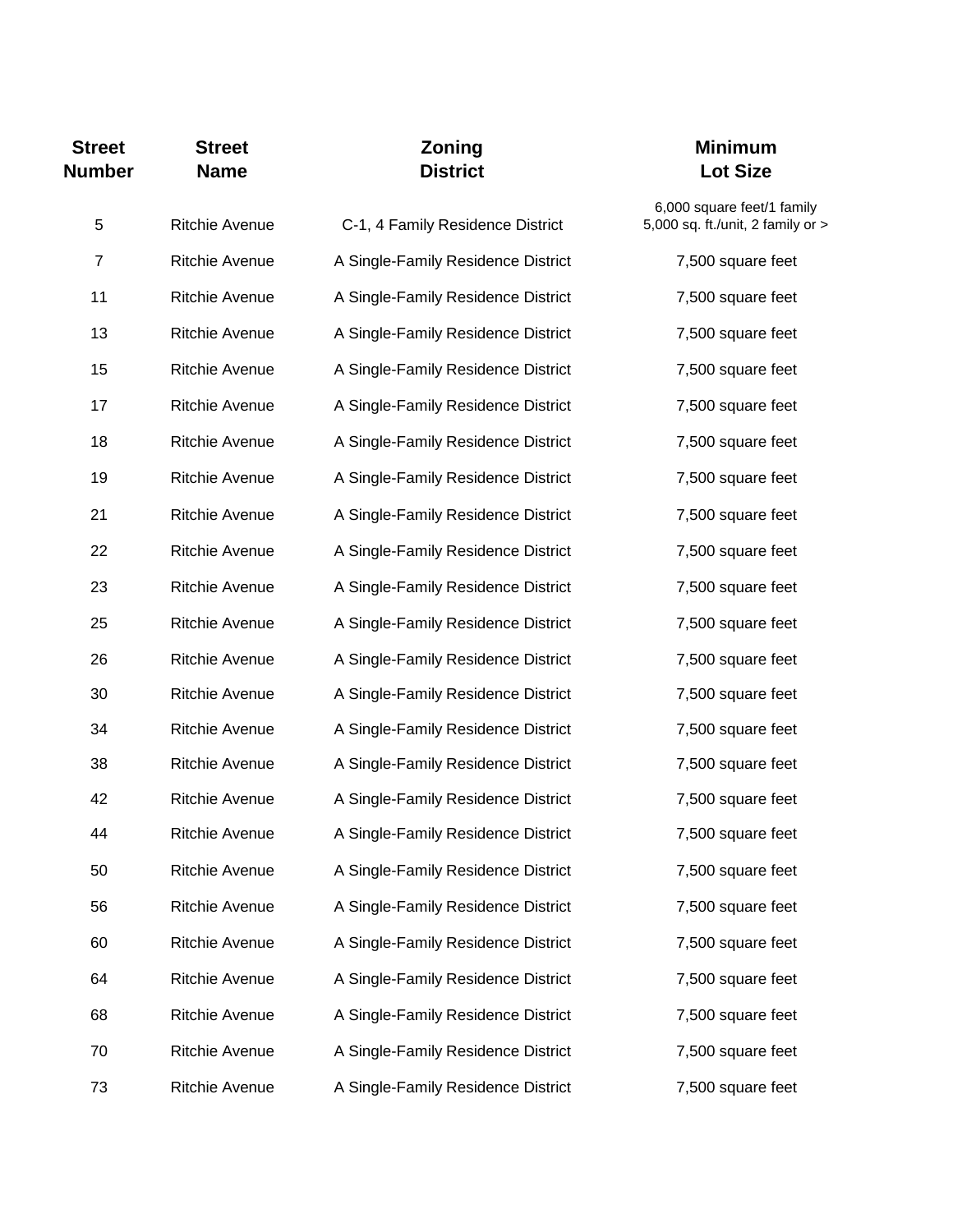| 75  | <b>Ritchie Avenue</b> | A Single-Family Residence District  | 7,500 square feet  |
|-----|-----------------------|-------------------------------------|--------------------|
| 76  | <b>Ritchie Avenue</b> | A Single-Family Residence District  | 7,500 square feet  |
| 102 | <b>Ritchie Avenue</b> | A Single-Family Residence District  | 7,500 square feet  |
| 103 | <b>Ritchie Avenue</b> | A Single-Family Residence District  | 7,500 square feet  |
| 106 | <b>Ritchie Avenue</b> | A Single-Family Residence District  | 7,500 square feet  |
| 107 | <b>Ritchie Avenue</b> | A Single-Family Residence District  | 7,500 square feet  |
| 110 | <b>Ritchie Avenue</b> | A Single-Family Residence District  | 7,500 square feet  |
| 111 | <b>Ritchie Avenue</b> | A Single-Family Residence District  | 7,500 square feet  |
| 114 | <b>Ritchie Avenue</b> | A Single-Family Residence District  | 7,500 square feet  |
| 115 | <b>Ritchie Avenue</b> | A Single-Family Residence District  | 7,500 square feet  |
| 118 | <b>Ritchie Avenue</b> | A Single-Family Residence District  | 7,500 square feet  |
| 119 | <b>Ritchie Avenue</b> | A Single-Family Residence District  | 7,500 square feet  |
| 122 | <b>Ritchie Avenue</b> | A Single-Family Residence District  | 7,500 square feet  |
| 123 | <b>Ritchie Avenue</b> | A Single-Family Residence District  | 7,500 square feet  |
| 126 | Ritchie Avenue        | A Single-Family Residence District  | 7,500 square feet  |
| 127 | <b>Ritchie Avenue</b> | A Single-Family Residence District  | 7,500 square feet  |
| 130 | <b>Ritchie Avenue</b> | A Single-Family Residence District  | 7,500 square feet  |
| 131 | Ritchie Avenue        | A Single-Family Residence District  | 7,500 square feet  |
| 134 | Ritchie Avenue        | A Single-Family Residence District  | 7,500 square feet  |
| 135 | Ritchie Avenue        | A Single-Family Residence District  | 7,500 square feet  |
| 138 | Ritchie Avenue        | AA Single-Family Residence District | 12,000 square feet |
| 139 | <b>Ritchie Avenue</b> | AA Single-Family Residence District | 12,000 square feet |
| 142 | <b>Ritchie Avenue</b> | AA Single-Family Residence District | 12,000 square feet |
| 143 | <b>Ritchie Avenue</b> | AA Single-Family Residence District | 12,000 square feet |
| 146 | <b>Ritchie Avenue</b> | AA Single-Family Residence District | 12,000 square feet |
| 147 | Ritchie Avenue        | AA Single-Family Residence District | 12,000 square feet |
| 150 | Ritchie Avenue        | AA Single-Family Residence District | 12,000 square feet |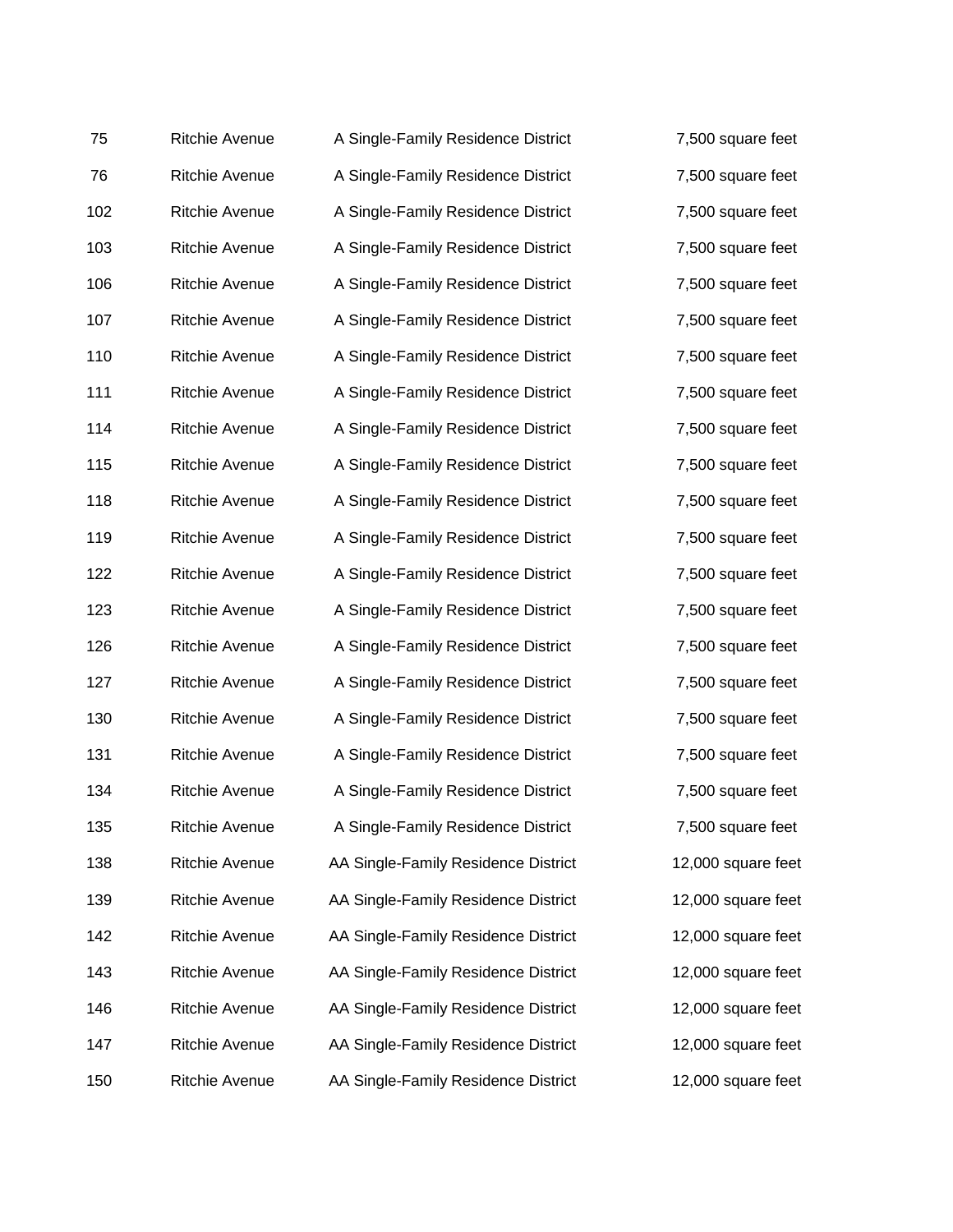| 151 | <b>Ritchie Avenue</b> | AA Single-Family Residence District  | 12,000 square feet |
|-----|-----------------------|--------------------------------------|--------------------|
| 206 | Ritchie Avenue        | AA Single-Family Residence District  | 12,000 square feet |
| 214 | Ritchie Avenue        | AA Single-Family Residence District  | 12,000 square feet |
| 215 | Ritchie Avenue        | AA Single-Family Residence District  | 12,000 square feet |
| 220 | <b>Ritchie Avenue</b> | AA Single-Family Residence District  | 12,000 square feet |
| 221 | Ritchie Avenue        | AA Single-Family Residence District  | 12,000 square feet |
| 227 | <b>Ritchie Avenue</b> | AA Single-Family Residence District  | 12,000 square feet |
| 233 | <b>Ritchie Avenue</b> | AA Single-Family Residence District  | 12,000 square feet |
| 239 | <b>Ritchie Avenue</b> | AA Single-Family Residence District  | 12,000 square feet |
| 245 | <b>Ritchie Avenue</b> | AA Single-Family Residence District  | 12,000 square feet |
| 253 | <b>Ritchie Avenue</b> | AA Single-Family Residence District  | 12,000 square feet |
| 265 | <b>Ritchie Avenue</b> | AAA Single-Family Residence District | 20,000 square feet |
| 266 | <b>Ritchie Avenue</b> | AAA Single-Family Residence District | 20,000 square feet |
| 270 | Ritchie Avenue        | AAA Single-Family Residence District | 20,000 square feet |
| 273 | <b>Ritchie Avenue</b> | AAA Single-Family Residence District | 20,000 square feet |
| 274 | <b>Ritchie Avenue</b> | AAA Single-Family Residence District | 20,000 square feet |
| 277 | Ritchie Avenue        | AAA Single-Family Residence District | 20,000 square feet |
| 278 | <b>Ritchie Avenue</b> | AAA Single-Family Residence District | 20,000 square feet |
| 282 | <b>Ritchie Avenue</b> | AAA Single-Family Residence District | 20,000 square feet |
| 283 | Ritchie Avenue        | AAA Single-Family Residence District | 20,000 square feet |
| 286 | <b>Ritchie Avenue</b> | AAA Single-Family Residence District | 20,000 square feet |
| 287 | <b>Ritchie Avenue</b> | AAA Single-Family Residence District | 20,000 square feet |
| 290 | <b>Ritchie Avenue</b> | AAA Single-Family Residence District | 20,000 square feet |
| 291 | <b>Ritchie Avenue</b> | AAA Single-Family Residence District | 20,000 square feet |
| 294 | <b>Ritchie Avenue</b> | AAA Single-Family Residence District | 20,000 square feet |
| 297 | <b>Ritchie Avenue</b> | AAA Single-Family Residence District | 20,000 square feet |
| 298 | Ritchie Avenue        | AAA Single-Family Residence District | 20,000 square feet |